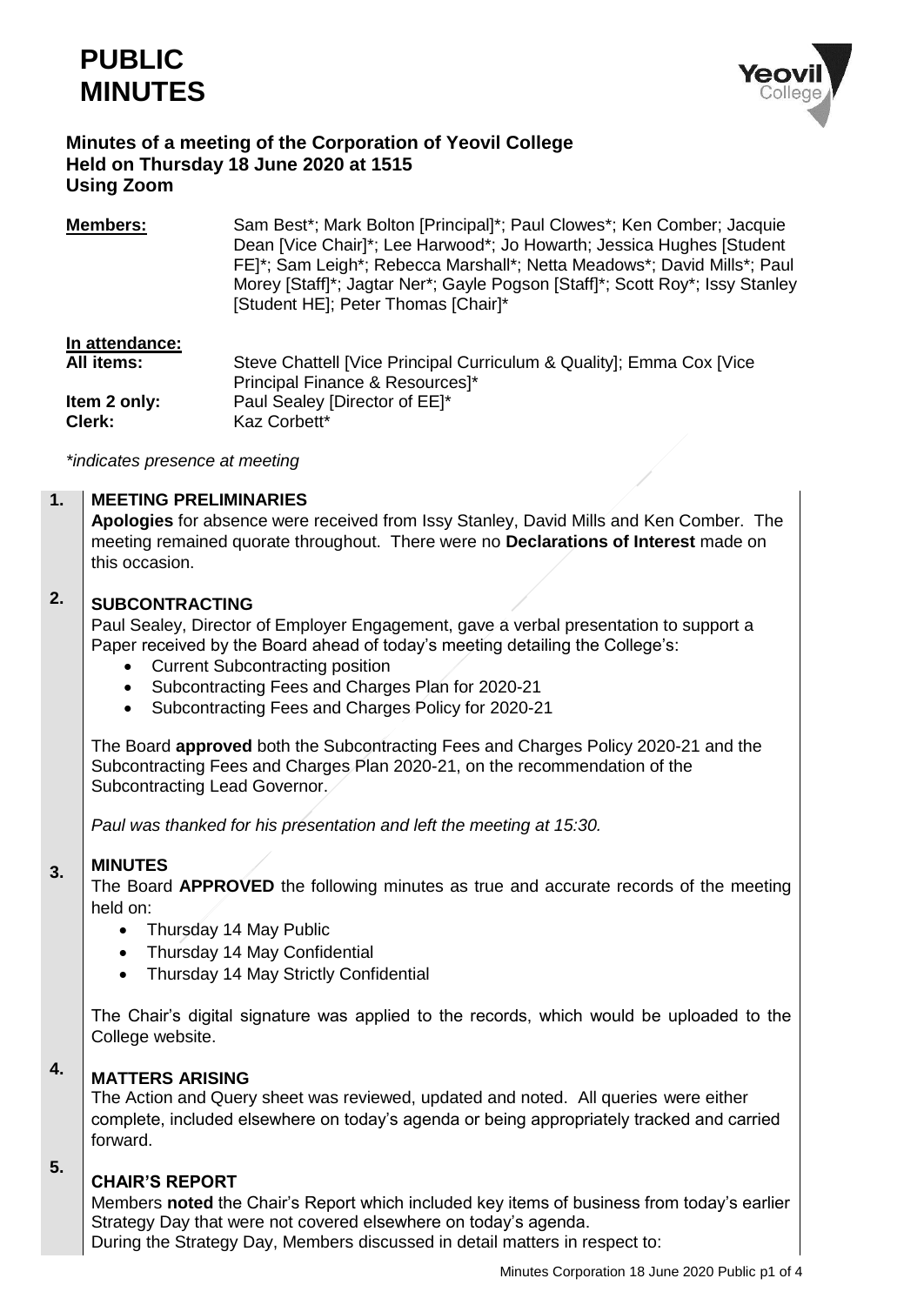- College Budget and Finance Matters
- Vision for the College
- Reopening in September
- Strategic Plan/Aims 2020-23

Key discussions and recommendations made in respect to the above are recorded separately in a confidential set of minutes.

The Chair gave an update to the Board on the current status of the Interim VP Recruitment process; 3 candidates will be interviewed by the panel tomorrow.

The Chair commented that the Principal's appraisal had been held recently and was very positive. Mark was congratulated on a fantastic start to his tenure, especially given the particularly challenging climate.

### **6. PRINCIPAL'S REPORT**

The Corporation **noted** the Principal's Report. On this occasion there was particular emphasis upon:

- HoSWLEP Technology Grant
- Estates opportunities
- Nursery Reopening
- College Reopening Planning
- Limited Opening for Vulnerable Learners
- Staff on Furlough
- Initial ICT / IoT Tenders
- IoT Progress
- Virtual Information Evening

The Principal added his thanks to the Corporation for their guidance, support and challenge throughout this unprecedented time.

The Board **noted** the Operating Statement, which had been scrutinised in detail at the Audit Committee's last meeting.

#### **7. SOMERSET CC PARTNERSHIP SLA**

The Board were pleased to be informed that grant monies had been awarded to the Somerset CC Partnership, following an application submitted earlier in the year. The VP F&R explained the documents were under legal review currently, and would hopefully be available for signing at the Board's July meeting.

### **8. FINANCIAL UPDATE**

Finances had been the subject of key discussions at today's strategy session as the Board had rigorously reviewed the 3 Year Financial Forecast.

The Board **noted** the April 2020 Management Accounts and related financial commentary.

### **9. TEACHING AND LEARNING**

The Board **noted** detailed papers prepared by the VP C&Q and Principal describing the current FE and HE teaching provision and engagement throughout all teaching areas within the College.

Key points for FE included:

- Attendance is being measured by virtual engagement, with approximately 80% of learners showing some level of engagement, and most students highly engaged. The Chair commented that this level of engagement was satisfactory at this point, but higher levels of engagement would be expected in September
- Provision for 4 high needs learners currently on site
- Ofqual consultation is ongoing, however achievement appears largely on track. There will be no performance table for 2019/20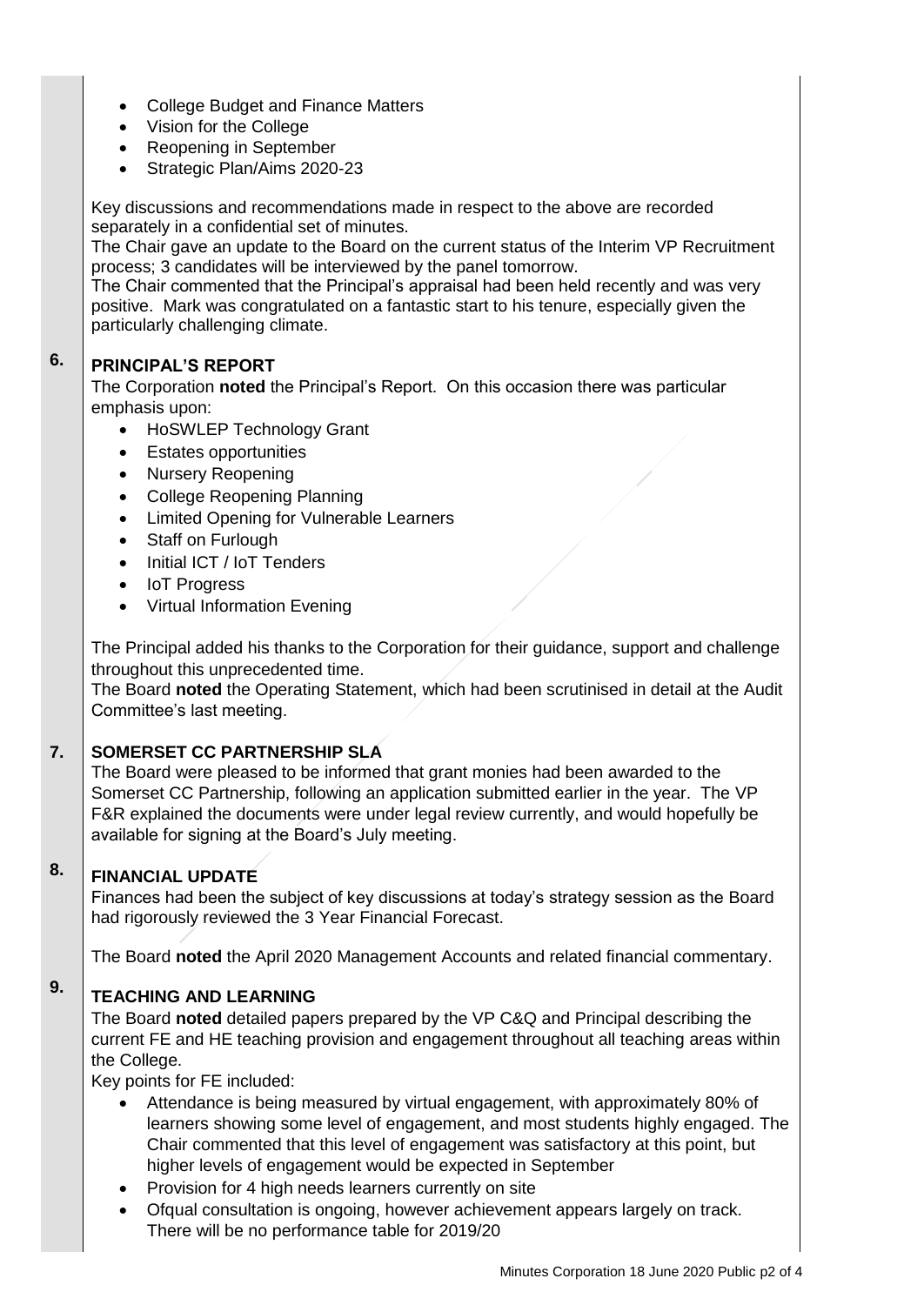|     | Final course reviews are currently taking place, and will offer a more data-driven look<br>at achievement<br>The Board requested quantitative data for review at its next meeting                                                                                                                                                                                                                                                                                                                                                                                                                                                                                                | <b>VP C&amp;Q</b>                |
|-----|----------------------------------------------------------------------------------------------------------------------------------------------------------------------------------------------------------------------------------------------------------------------------------------------------------------------------------------------------------------------------------------------------------------------------------------------------------------------------------------------------------------------------------------------------------------------------------------------------------------------------------------------------------------------------------|----------------------------------|
|     | Key points for HE included:<br>10 withdrawals since March, 7 of these learners intend to return in September<br>Mostly students are describing a good experience, but would prefer to be on site<br>$\bullet$<br>Ongoing issues with satisfaction of delivery within Business area<br>$\bullet$<br>Validating universities have been really strong in adapting to Covid-19, however<br>$\bullet$<br>Pearson have not made any adjustments                                                                                                                                                                                                                                        |                                  |
| 10. | <b>IoT UPDATE</b><br>The Board noted the approval of the IT Tender by email, and a verbal update on the current<br>IoT position. The VP F&R informed the Board that the Buildings tender would be due for<br>approval shortly, likely at the beginning of July. The Clerk would investigate setting up a<br>project committee for a select group of Governors, chaired by the IoT Lead Governor, to<br>allow sufficient scrutiny before recommendations are made to the Board. The Chair added<br>that there had been some dissatisfaction with recent documentation provided by Tenet,<br>which would be followed up by the Principal.                                          | <b>Clerk</b><br><b>Principal</b> |
| 11. | <b>T LEVEL APPLICATION</b><br>The Board received a comprehensive presentation earlier in the day describing the<br>redevelopment planned for the College if awarded T Level Capital, to support the detailed<br>papers provided ahead of today's meeting. The Board approved the College's T Level<br>Capital Bid application.                                                                                                                                                                                                                                                                                                                                                   |                                  |
| 12. | RISK MANAGEMENT AND INTERNAL CONTROLS<br>In the absence of the Audit Chair, Committee member Paul Clowes gave an update to the<br>Board. Following a tender process and presentations to a panel, the Committee<br>recommended the appointment of RSM as Internal Auditors for the next 3 years. They are<br>marginally the most expensive, however scored higher on qualitative elements. The Board<br>approved this appointment.                                                                                                                                                                                                                                               |                                  |
|     | The Board noted the minutes of the Audit Committee's meeting on 10 June 2020, including:<br>Internal Audits 2019-20<br>$\bullet$<br>External Audit Plan 2020-21<br>٠<br>OfS Compliance<br>$\bullet$<br>Internal Audit Performance<br>$\bullet$<br><b>Committee Confidential Annual Review</b><br>$\bullet$<br><b>Committee WP and ToRs</b><br>$\bullet$<br>Single Points of Failure<br>$\bullet$                                                                                                                                                                                                                                                                                 |                                  |
|     | Paul highlighted the need to get the additional internet line in place to secure the College's<br>IT provision going forward. There were no other risk management items to note.                                                                                                                                                                                                                                                                                                                                                                                                                                                                                                 |                                  |
| 13. | LEGAL, POLICY AND REGULATORY MATTERS                                                                                                                                                                                                                                                                                                                                                                                                                                                                                                                                                                                                                                             |                                  |
|     | <b>Safeguarding and Equality &amp; Diversity</b><br>The Board were informed that the Safeguarding Lead Gov had recently met with the VP<br>C&Q and DSL to discuss the safeguarding processes in place during the Campus closure.<br>The Safeguarding Lead Governor was impressed with the high standard of support being<br>maintained. Vulnerable learners are receiving weekly phone calls, counselling is being<br>provided virtually, and safeguarding meetings continue as usual.<br>The Principal added that the College has been awarded £10k to allow continued support of<br>vulnerable learners over the summer. Additional funding is being pursued for learners that |                                  |

 $\blacksquare$